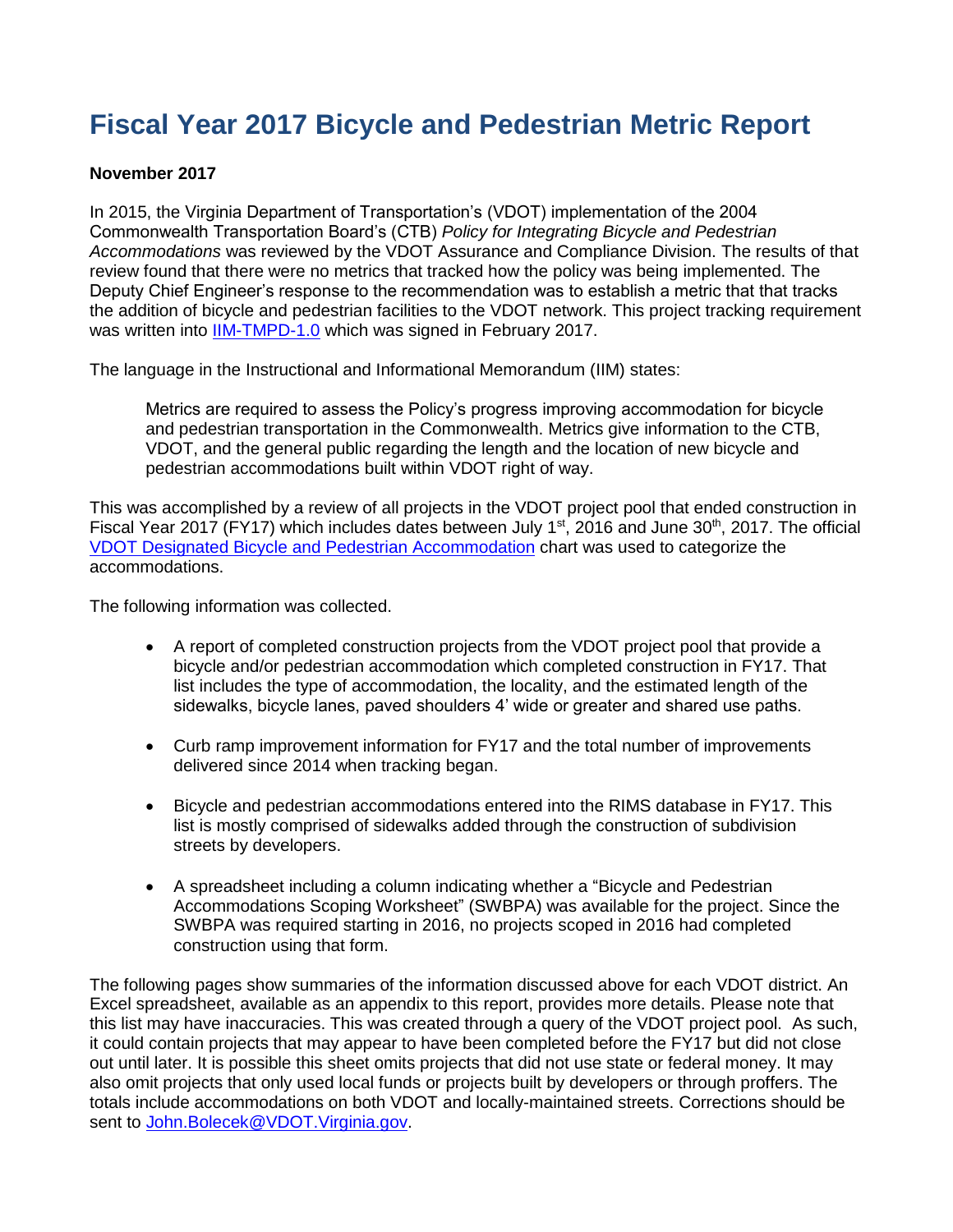# **Bristol District Summary**

# **Curb Ramps**

Bristol has 1% of the statewide curb ramp inventory. Since tracking began in 2014, 74 curb ramp improvements have been delivered. Zero (0) improvements were added in FY17.

#### **FY17 Bicycle and Pedestrian Accommodations**

| <b>Facility Type</b>             | <b>Completed Projects Length</b><br>(miles) | <b>Completed Projects Count</b> |
|----------------------------------|---------------------------------------------|---------------------------------|
| <b>Shared Use Path</b>           |                                             |                                 |
| <b>Sidewalk</b>                  | 0.48                                        | 2                               |
| <b>Bike Lane</b>                 |                                             |                                 |
| <b>Paved Shoulder</b>            | 38.59                                       | 3                               |
| <b>Paved Unpaved Road</b>        | 21.18                                       | 20                              |
| <b>Other Bike/Ped Facilities</b> |                                             |                                 |
| <b>Bike/Ped Design Features</b>  |                                             |                                 |
| <b>Total</b>                     | 60.25                                       | 25                              |

# **Secondary Street Additions (RIMS)**

| <b>Facility Type</b>   | <b>Completed Projects Length</b><br>(miles) |
|------------------------|---------------------------------------------|
| <b>Shared Use Path</b> |                                             |
| <b>Sidewalk</b>        |                                             |
| <b>Bike Lane</b>       |                                             |
| <b>Paved Shoulder</b>  |                                             |

*0 miles of sidewalks were entered into the RIMS in FY17 for Secondary Street Additions.*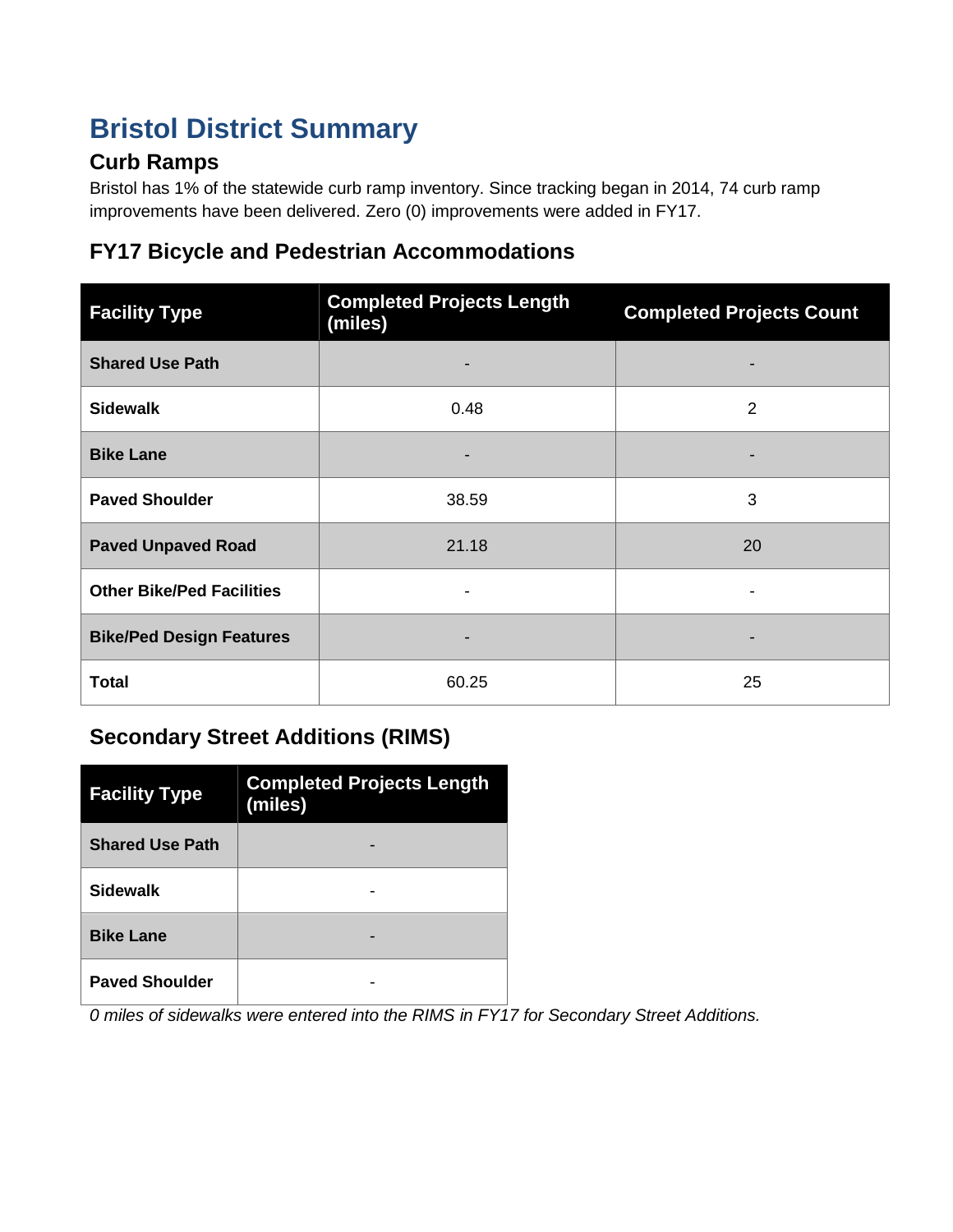# **Salem District Summary**

### **Curb Ramps**

Salem District has 9% of the statewide curb ramp inventory. Since tracking began in 2014, 142 curb ramp improvements have been delivered. Twenty-one (21) improvements were added in FY17.

### **FY17 Bicycle and Pedestrian Accommodations**

| <b>Facility Type</b>                                    | <b>Completed Projects Length</b><br>(miles) | <b>Completed Projects Count</b> |
|---------------------------------------------------------|---------------------------------------------|---------------------------------|
| <b>Shared Use Path</b>                                  | 0.87                                        | $\overline{4}$                  |
| <b>Sidewalk</b>                                         | 1.23                                        | 4                               |
| <b>Bike Lane</b>                                        |                                             |                                 |
| <b>Paved Shoulder</b>                                   | 5.00                                        | 3                               |
| <b>Paved Unpaved Road</b>                               | 9.36                                        | 18                              |
| <b>Other Bike/Ped Facilities</b>                        |                                             | 5                               |
| <b>Bicycle and Pedestrian</b><br><b>Design Features</b> |                                             | $\overline{4}$                  |
| <b>Total</b>                                            | 16.46                                       | 31                              |

*Other bike/ped design features include ped signals, bike parking, bicycle pumps, curb ramps, and crosswalks.*

# **Secondary Street Additions (RIMS)**

| <b>Facility Type</b>   | <b>Completed Projects Length</b><br>(miles) |  |
|------------------------|---------------------------------------------|--|
| <b>Shared Use Path</b> |                                             |  |
| <b>Sidewalk</b>        |                                             |  |
| <b>Bike Lane</b>       |                                             |  |
| <b>Paved Shoulder</b>  |                                             |  |

*0 miles of sidewalks were entered into the RIMS in FY17 for Secondary Street Additions.*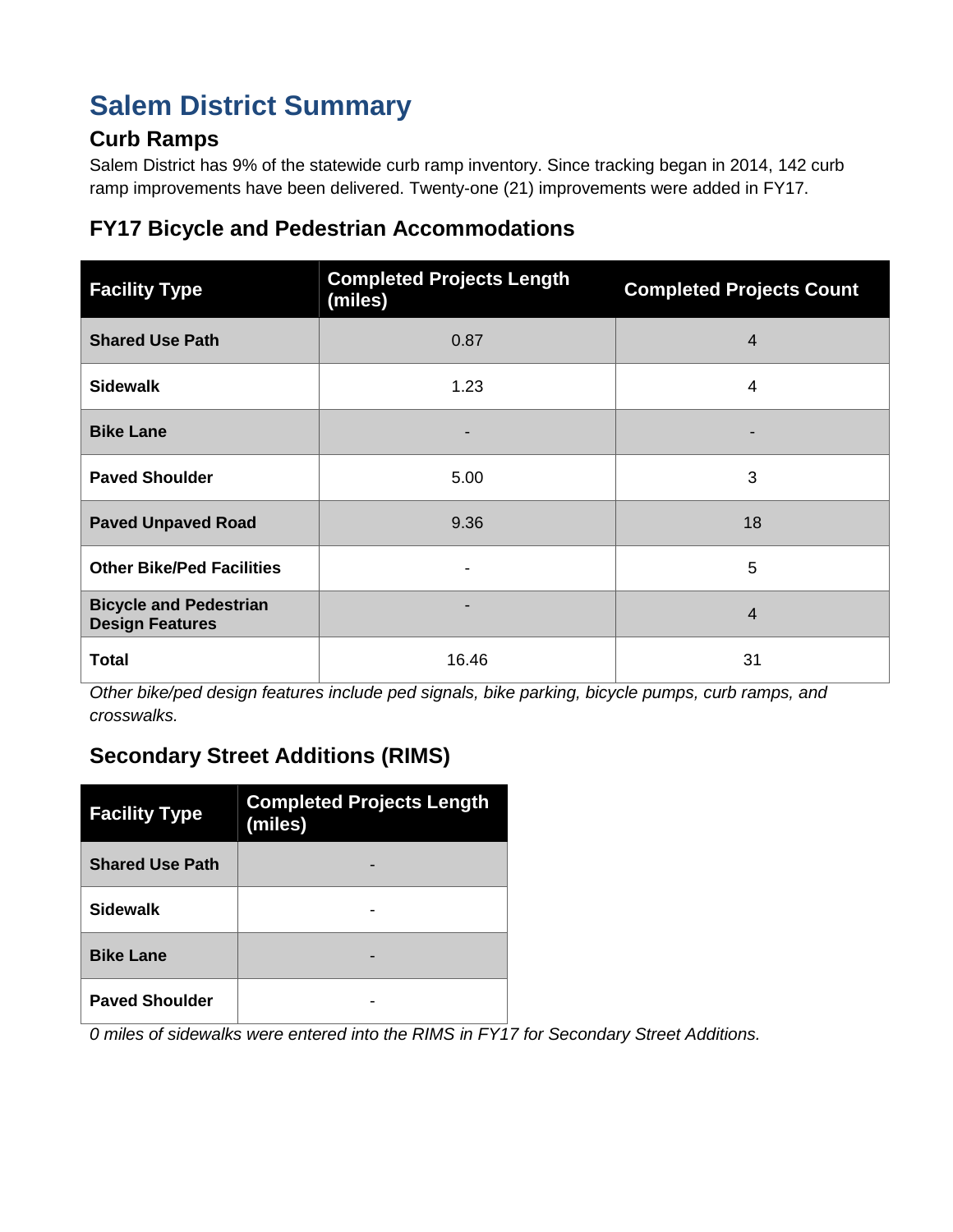# **Lynchburg District Summary**

### **Curb Ramps**

Lynchburg District has 1.3% of the statewide curb ramp inventory Since tracking began in 2014, 179 curb ramp improvements have been delivered. Seventy-three (73) improvements were added in FY17.

#### **FY17 Bicycle and Pedestrian Accommodations**

| <b>Facility Type</b>             | <b>Completed Projects Length</b><br>(miles) | <b>Completed Projects Count</b> |
|----------------------------------|---------------------------------------------|---------------------------------|
| <b>Shared Use Path</b>           | 0.63                                        | 1                               |
| <b>Sidewalk</b>                  | 2.18                                        | 7                               |
| <b>Bike Lane</b>                 | 0.30                                        |                                 |
| <b>Paved Shoulder</b>            | 0.69                                        | 3                               |
| <b>Paved Unpaved Road</b>        | 5.63                                        | 8                               |
| <b>Other Bike/Ped Facilities</b> |                                             |                                 |
| <b>Bike/Ped Design Features</b>  |                                             |                                 |
| <b>Total</b>                     | 9.43                                        | 19                              |

*Other bike/ped design features include curb ramps.*

# **Secondary Street Additions (RIMS)**

| <b>Facility Type</b>   | <b>Completed Projects Length</b><br>(miles) |  |
|------------------------|---------------------------------------------|--|
| <b>Shared Use Path</b> |                                             |  |
| <b>Sidewalk</b>        |                                             |  |
| <b>Bike Lane</b>       |                                             |  |
| <b>Paved Shoulder</b>  |                                             |  |

*0 miles of sidewalks were entered into the RIMS in FY17 for Secondary Street Additions.*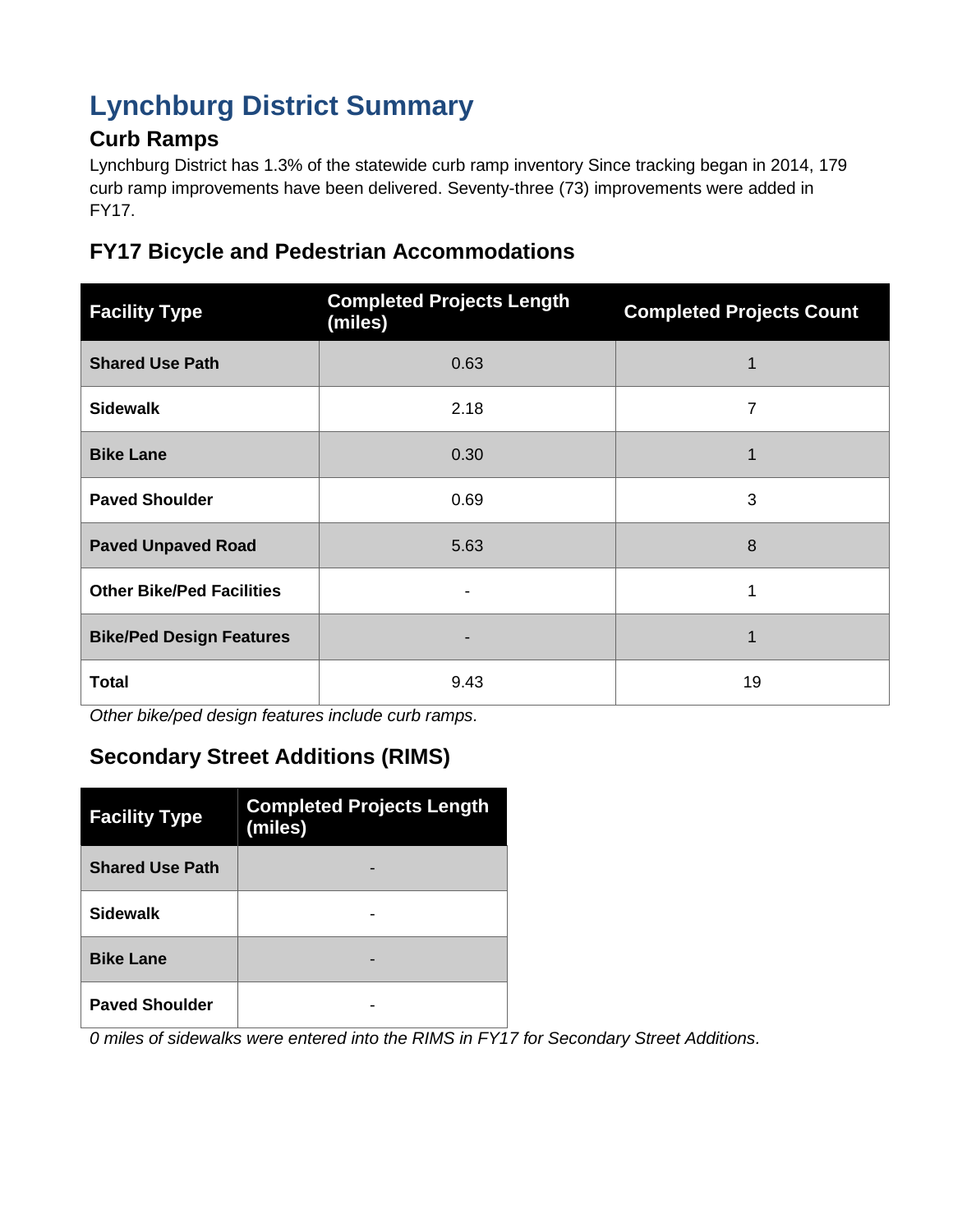# **Richmond District Summary**

### **Curb Ramps**

Richmond District has 4.7% of the statewide curb ramp inventory. Since tracking began in 2014, 113 curb ramp improvements have been delivered. Eight (8) improvements were added in FY17.

### **FY17 Bicycle and Pedestrian Accommodations**

| <b>Facility Type</b>             | <b>Completed Projects Length</b><br>(miles) | <b>Completed Projects Count</b> |
|----------------------------------|---------------------------------------------|---------------------------------|
| <b>Shared Use Path</b>           | 8.09                                        | 1                               |
| <b>Sidewalk</b>                  | 5.40                                        | 11                              |
| <b>Bike Lane</b>                 |                                             |                                 |
| <b>Paved Shoulder</b>            | 1.87                                        | 4                               |
| <b>Paved Unpaved Road</b>        | 14.56                                       | 15                              |
| <b>Other Bike/Ped Facilities</b> |                                             | 5                               |
| <b>Bike/Ped Design Features</b>  |                                             |                                 |
| <b>Total</b>                     | 29.92                                       | 36                              |

*Other bike/ped facilities include ped signals, traffic calming, curb ramps, and crosswalks.*

# **Secondary Street Additions (RIMS)**

| <b>Facility Type</b>   | <b>Completed Projects Length</b><br>(miles) |
|------------------------|---------------------------------------------|
| <b>Shared Use Path</b> |                                             |
| <b>Sidewalk</b>        | 5.65                                        |
| <b>Bike Lane</b>       |                                             |
| <b>Paved Shoulder</b>  |                                             |

*5.65 miles of sidewalks were entered into the RIMS in FY17 for Secondary Street Additions.*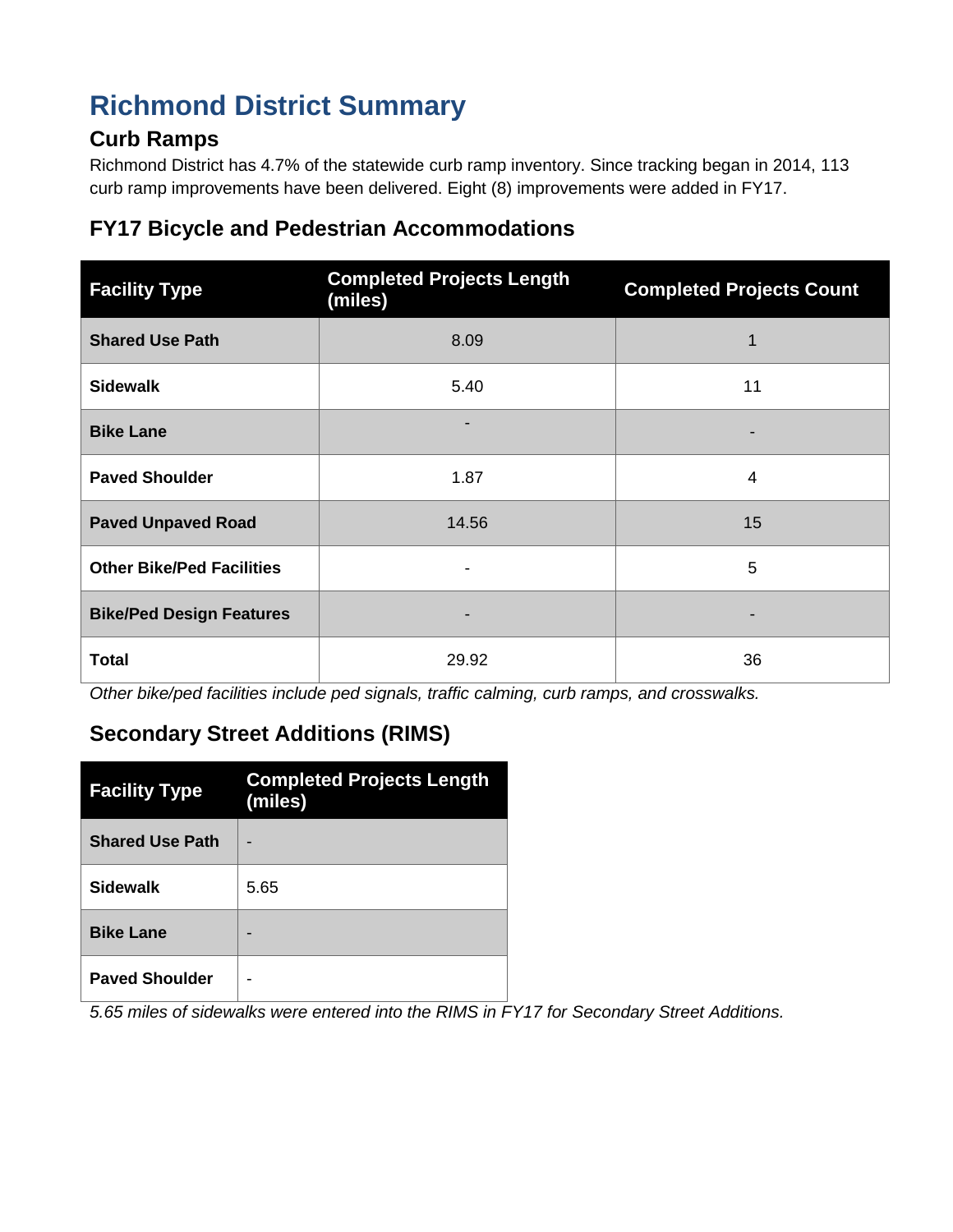# **Hampton Roads District Summary**

### **Curb Ramps**

Hampton Roads District has 2.4% of the statewide curb ramp inventory. Since tracking began in 2014, curb ramp improvements have been delivered. One hundred-seventeen (117) improvements were added in FY17.

#### **FY17 Bicycle and Pedestrian Accommodations**

| <b>Facility Type</b>             | <b>Completed Projects Length</b><br>(miles) | <b>Completed Projects Count</b> |
|----------------------------------|---------------------------------------------|---------------------------------|
| <b>Shared Use Path</b>           | 4.16                                        | $\overline{4}$                  |
| <b>Sidewalk</b>                  | 4.18                                        | 8                               |
| <b>Bike Lane</b>                 | 4.31                                        | $\overline{2}$                  |
| <b>Paved Shoulder</b>            | 6.45                                        | $\overline{2}$                  |
| <b>Paved Unpaved Road</b>        |                                             |                                 |
| <b>Other Bike/Ped Facilities</b> |                                             | $\overline{2}$                  |
| <b>Bike/Ped Design Features</b>  |                                             |                                 |
| <b>Total</b>                     | 19.10                                       | 18                              |

*Other bike/ped facilities include curb ramps.*

# **Secondary Street Additions (RIMS)**

| <b>Facility Type</b>   | <b>Completed Projects Length</b><br>(miles) |
|------------------------|---------------------------------------------|
| <b>Shared Use Path</b> | 0.11                                        |
| <b>Sidewalk</b>        | 2.89                                        |
| <b>Bike Lane</b>       |                                             |
| <b>Paved Shoulder</b>  |                                             |

*0.11 miles of shared use paths and 2.89 miles of sidewalks were entered into the RIMS in FY17 for Secondary Street Additions.*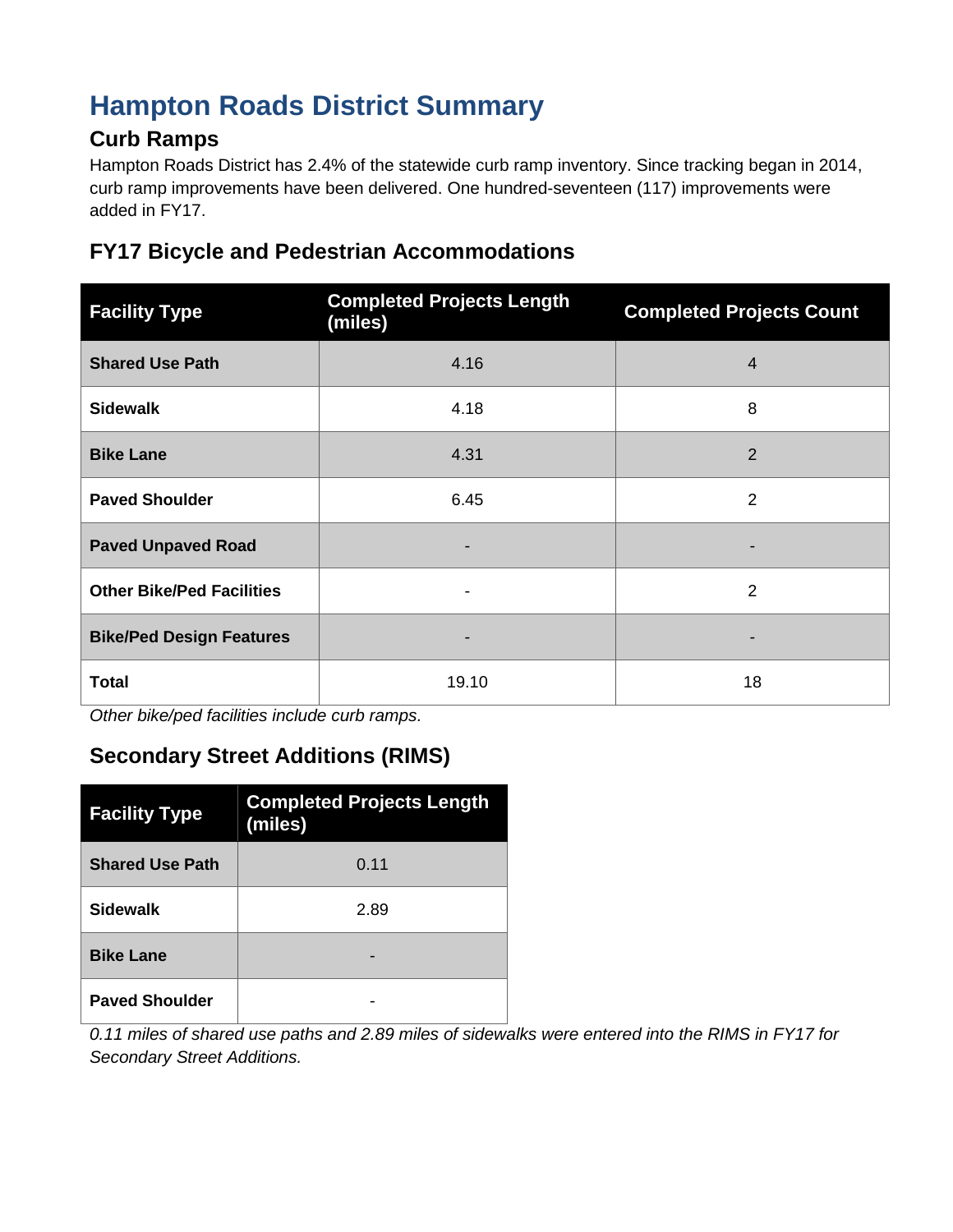# **Fredericksburg District Summary**

#### **Curb Ramps**

Fredericksburg District has 5.2% of the statewide curb ramp inventory. Since tracking began in 2014 131 curb ramp improvements have been delivered. Forty-two (42) improvements were added in FY17.

### **FY17 Bicycle and Pedestrian Accommodations**

| <b>Facility Type</b>             | <b>Completed Projects Length</b><br>(miles) | <b>Completed Projects Count</b> |
|----------------------------------|---------------------------------------------|---------------------------------|
| <b>Shared Use Path</b>           |                                             |                                 |
| <b>Sidewalk</b>                  | 2.93                                        | 5                               |
| <b>Bike Lane</b>                 | 0.64                                        |                                 |
| <b>Paved Shoulder</b>            | 0.28                                        |                                 |
| <b>Paved Unpaved Road</b>        | 0.38                                        | 3                               |
| <b>Other Bike/Ped Facilities</b> |                                             | 4                               |
| <b>Bike/Ped Design Features</b>  |                                             |                                 |
| <b>Total</b>                     | 4.23                                        | 14                              |

*Other bike/ped facilities included 4 crossing improvements that include crosswalks, curb ramps, and pedestrian signal heads.*

# **Secondary Street Additions (RIMS)**

| <b>Facility Type</b>   | <b>Completed Projects Length</b><br>(miles) |  |
|------------------------|---------------------------------------------|--|
| <b>Shared Use Path</b> |                                             |  |
| <b>Sidewalk</b>        | 9.26                                        |  |
| <b>Bike Lane</b>       |                                             |  |
| <b>Paved Shoulder</b>  |                                             |  |

*9.26 miles of sidewalks were entered into the RIMS in FY17 for Secondary Street Additions.*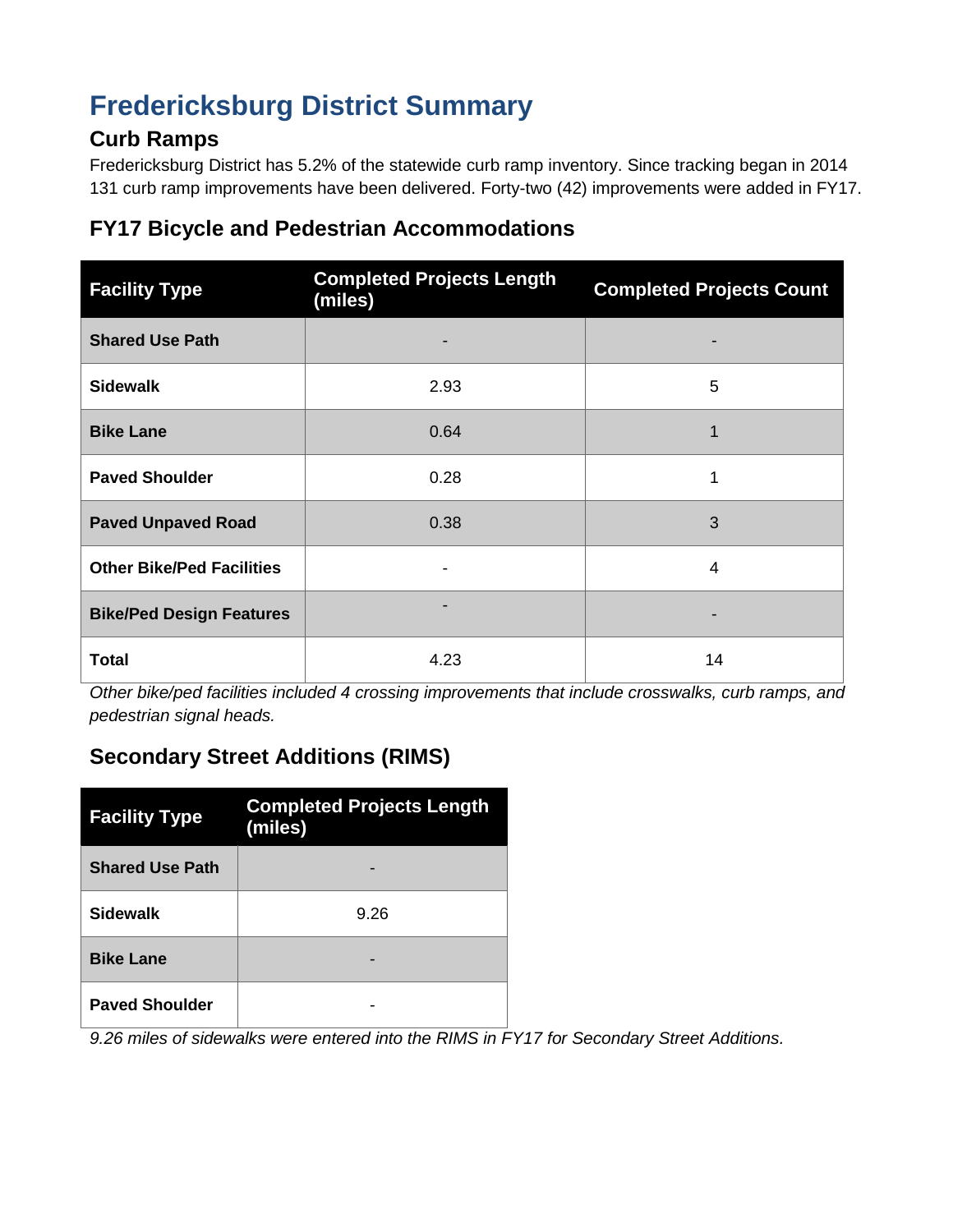# **Culpeper District Summary**

# **Curb Ramps**

Culpeper District has 1.7% of the statewide curb ramp inventory. Since tracking began in 2014 147 curb ramp improvements have been delivered. Ninety-six (96) improvements were added in FY17.

### **FY17 Bicycle and Pedestrian Accommodations**

| <b>Facility Type</b>             | <b>Completed Projects Length</b><br>(miles) | <b>Completed Projects Count</b> |
|----------------------------------|---------------------------------------------|---------------------------------|
| <b>Shared Use Path</b>           | 0.08                                        | 1                               |
| <b>Sidewalk</b>                  | 0.36                                        | $\overline{2}$                  |
| <b>Bike Lane</b>                 |                                             |                                 |
| <b>Paved Shoulder</b>            | 2.53                                        | 3                               |
| <b>Paved Unpaved Road</b>        | 8.18                                        | 9                               |
| <b>Other Bike/Ped Facilities</b> |                                             | 2                               |
| <b>Bike/Ped Design Features</b>  |                                             |                                 |
| <b>Total</b>                     | 11.14                                       | 16                              |

*Other bike/ped facilities included curb cuts installed in the Town of Orange using revenue sharing dollars.*

# **Secondary Street Additions (RIMS)**

| <b>Facility Type</b>   | <b>Completed Projects Length</b><br>(miles) |
|------------------------|---------------------------------------------|
| <b>Shared Use Path</b> |                                             |
| <b>Sidewalk</b>        | 3.27                                        |
| <b>Bike Lane</b>       |                                             |
| <b>Paved Shoulder</b>  |                                             |

*3.27 miles of sidewalks were entered into the RIMS in FY17 for Secondary Street Additions.*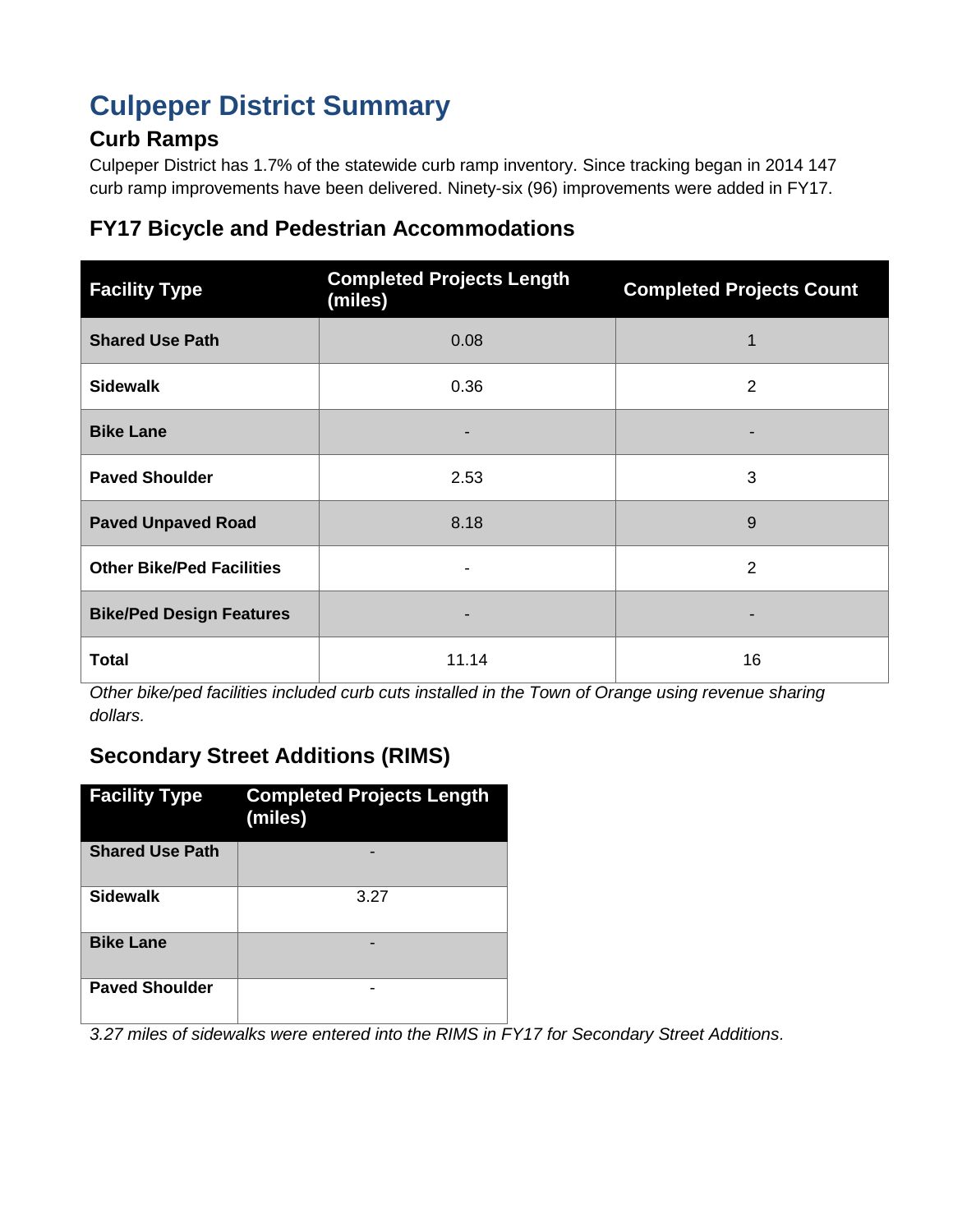# **Staunton District Summary**

### **Curb Ramps**

Staunton District has 2.4% of the statewide curb ramp inventory. Since tracking began in 2014 135 curb ramp improvements have been delivered. Forty-one (41) improvements were added in FY17.

### **FY17 Bicycle and Pedestrian Accommodations**

| <b>Facility Type</b>             | <b>Completed Projects Length</b><br>(miles) | <b>Completed Projects Count</b> |
|----------------------------------|---------------------------------------------|---------------------------------|
| <b>Shared Use Path</b>           | 1.03                                        | 4                               |
| <b>Sidewalk</b>                  | 1.58                                        | 6                               |
| <b>Bike Lane</b>                 |                                             | 0                               |
| <b>Paved Shoulder</b>            | 0.80                                        | $\overline{2}$                  |
| <b>Paved Unpaved Road</b>        | 9.36                                        | $12 \overline{ }$               |
| <b>Other Bike/Ped Facilities</b> |                                             | 6                               |
| <b>Bike/Ped Design Features</b>  |                                             |                                 |
| <b>Total</b>                     | 12.77                                       | 30                              |

*Other bike/ped facilities and design features include ped signals, paved shoulders less than 4', curb ramps, bulb outs, and crosswalks.*

# **Secondary Street Additions (RIMS***)*

| <b>Facility Type</b>   | <b>Completed Projects Length</b><br>(miles) |  |
|------------------------|---------------------------------------------|--|
| <b>Shared Use Path</b> |                                             |  |
| <b>Sidewalk</b>        | 3.93                                        |  |
| <b>Bike Lane</b>       |                                             |  |
| <b>Paved Shoulder</b>  |                                             |  |

*3.93 miles of sidewalks were entered into the RIMS in FY17 for Secondary Street Additions.*